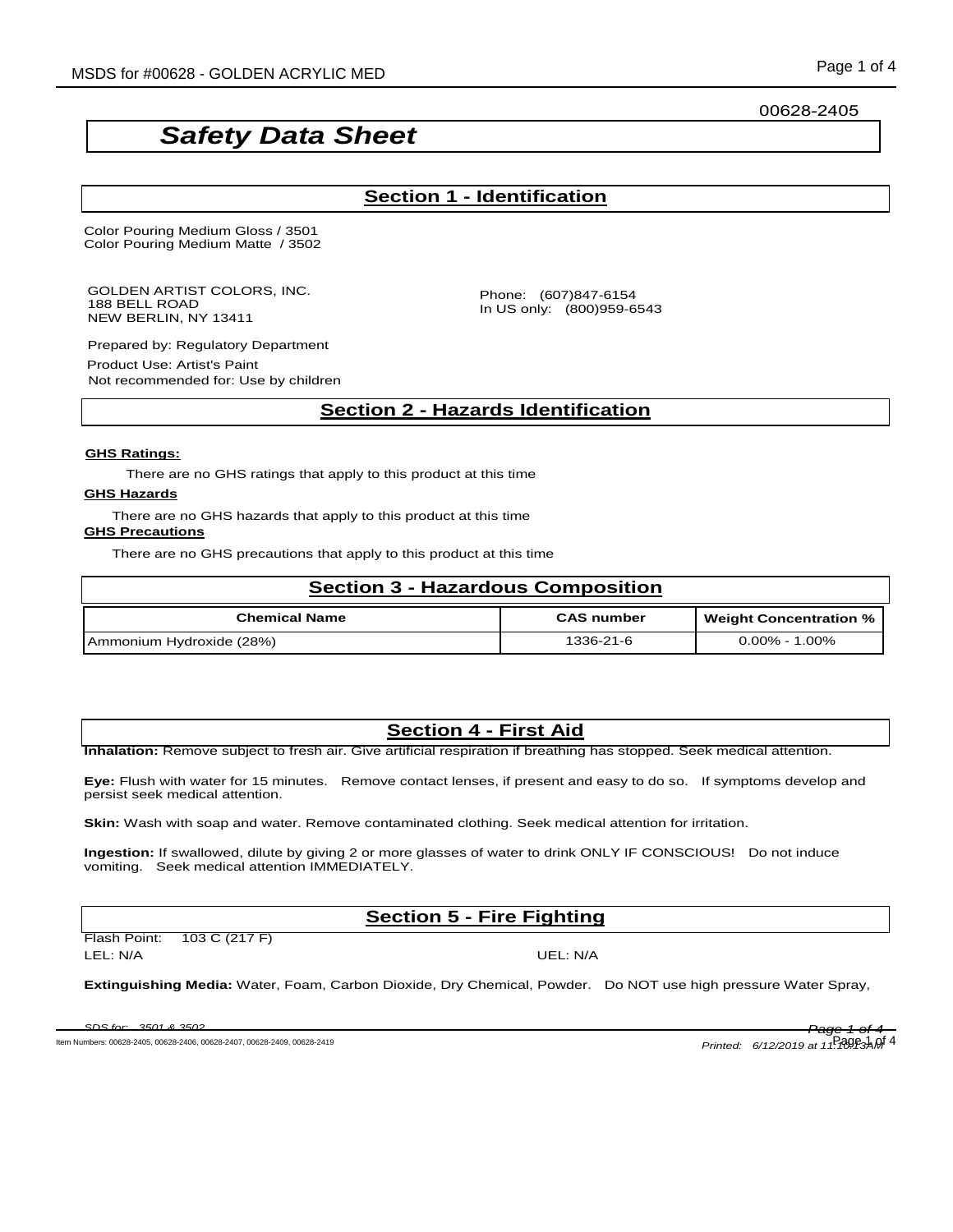as this may spread the fire.

**Unusual Fire and Explosion Hazards:** Closed containers may rupture via pressure build-up when exposed to fire or extreme heat. During a fire, irritating and highly toxic gases and/ or fumes may generate during combustion or decomposition.

**Hazardous Byproducts:** Combustion will yield oxides of carbon and nitrogen, as well as, monomer fume.

**Fire Fighting Procedures:** Move containers promptly out of fire zone. If removal is impossible, keep containers cool with water spray. Remain upwind and avoid breathing smoke or fumes.

**Special Precautions:** Wear self-contained breathing apparatus and full protective gear.

#### **Section 6 - Release**

**Personal precautions, protective equipment and emergency procedures:** Appropriate protective equipment must be worn when handling a spill of this material. See Section - 8 Exposure Control for recommendations. If exposed to material during clean-up operations, see Section 4 - First Aid for actions to follow.

**Environmental precautions:** Keep spills and cleaning runoff out of municipal sewers and open bodies of water.

**Methods and materials for containment and clean-up:** Evacuate personnel to safe areas. Ventilate the area to dissipate vapor. Floor may be slippery; use care to avoid falling. Soak up spills with inert absorbent material. Sweep up and collect in suitable container for disposal. Avoid breathing vapor.

#### **Section 7 - Handling**

**Precautions and safe handling:** Use only in well-ventilated areas. Avoid inhalation of vapors/spray and contact with skin and eyes. Wear appropriate personal protective equipment. Read label before use.

**Conditions for safe storage:** Store in a cool, well-ventilated place. Keep out of the reach of children.

### **Section 8 - Exposure Control**

| <b>Chemical Name / CAS No.</b>          | <b>OSHA Exposure Limits</b> | <b>ACGIH Exposure Limits</b> | <b>Other Exposure Limits</b> |
|-----------------------------------------|-----------------------------|------------------------------|------------------------------|
| Ammonium Hydroxide (28%)<br>l 1336-21-6 | TWA 35 mg/m3 PEL, 50 ppm    | TWA 18 mg/m3 TLV, 25ppm      | Not Established              |

**Engineering Controls:** Provide adequate ventilation. Observe Occupational Exposure Limits and minimize the risk of inhalation of possible vapor. Provide easy access to water supply, eye wash or emergency shower.

**General Hygiene Considerations:** Always observe good personal hygiene measures, such as washing after handling the material and before eating, drinking and/or smoking. Routinely wash work clothing and protective equipment to remove contaminants. Private clothes and work clothes should be kept separate.

**Personal Protective Equipment:** Wear approved safety glasses or goggles if needed. Gloves are recommended if there is a risk of continual hand exposure.

#### **Section 9 - Properties**

Properties listed are typical and not to be used as a specification.

| <b>Appearance: Liquid</b>     | <b>Odor:</b> Slight Amine            |
|-------------------------------|--------------------------------------|
| Vapor Pressure: Not available | <b>Odor threshold: Not available</b> |

Item Numbers: 00628-2405, 00628-2406, 00628-2407, 00628-2409, 00628-2419 *Printed: 6/12/2019 at 11:10:1*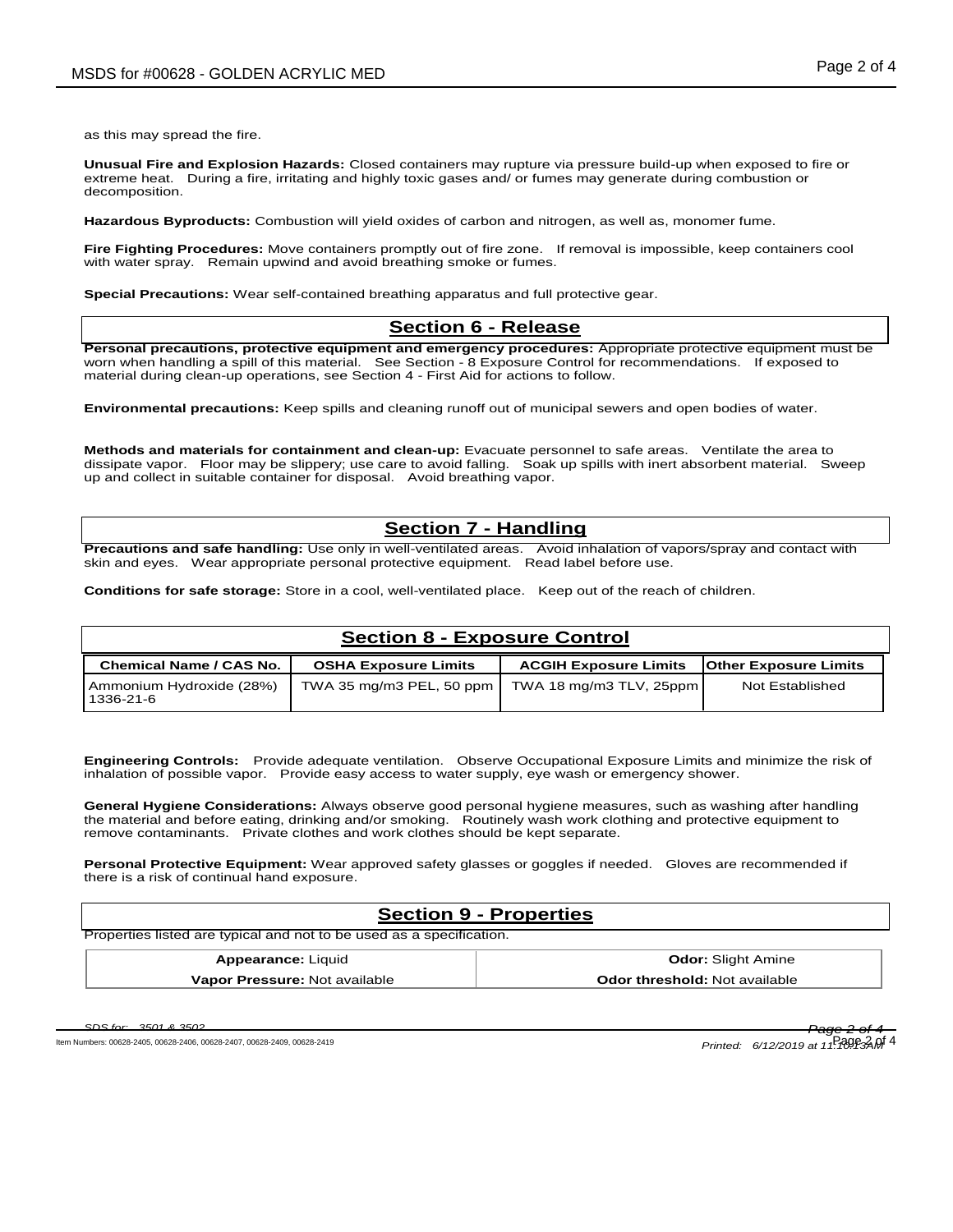**Auto ignition temperature:** Not available **Decomposition temperature:** Not available

**Vapor Density:** Not available **pH:** 8.7 - 9.0 **Density:** 1.02 – 1.06 **Melting point:** Not applicable **Freezing point:** Not available **Solubility:** Soluble **Boiling range:** Not available **Flash point:** 103°C, 217°F **Evaporation rate:** Not available **Flammability:** Not applicable **Explosive Limits:** Not available **Partition coefficient** Not available **(n-octanol/water): Viscosity:** 600 - 1800 cPs **VOC g/l (less Water)** 113 - 228

### **Section 10 - Reactivity**

Under normal conditions this mixture is considered to be:

**STABLE** 

Materials that are known to be incompatible with this mixture and should be avoided, if applicable:

Not Applicable

Risk of hazardous decomposition:

Not Applicable

Hazardous polymerization will not occur.

### **Section 11 - Toxicology**

#### **Mixture Toxicity**

**Component Toxicity**

1336-21-6 Ammonium Hydroxide (28%) Oral LD50: 350 mg/kg (RAT)

**Possible routes of entry or exposure:**

Not Applicable

**Possible target organs of exposure to this mixture:** Not Applicable

#### **Effects of Overexposure**

**Carcinogenicity:** This mixture as a whole has not been tested to determine its carcinogenic properties. The components of this mixture that are reported as possible or known carcinogens are as follows:

CAS Number Description % Weight Carcinogen Rating None Note Applicable Note Applicable Not Applicable Not Applicable Not Applicable

## **Section 12 - Ecological Toxicity**

**Ecotoxicity:** This mixture as a whole has not been tested to determine its ecological toxicity. The components of this mixture with documented ecological data are as follows:

#### **Component Ecotoxicity**

# **Section 13 - Disposal**

**Disposal Instructions:** Contract with a disposal operator licensed by the Law on Disposal and Cleaning. Collect and reclaim or dispose in sealed containers at licensed waste disposal site. Do not discharge into drains, water courses

Item Numbers: 00628-2405, 00628-2406, 00628-2407, 00628-2409, 00628-2419 *Printed: 6/12/2019 at 11:10:1*

*SDS for: 3501 & 3502 Page 3 of 4* Page 3 of 4 *3AM*